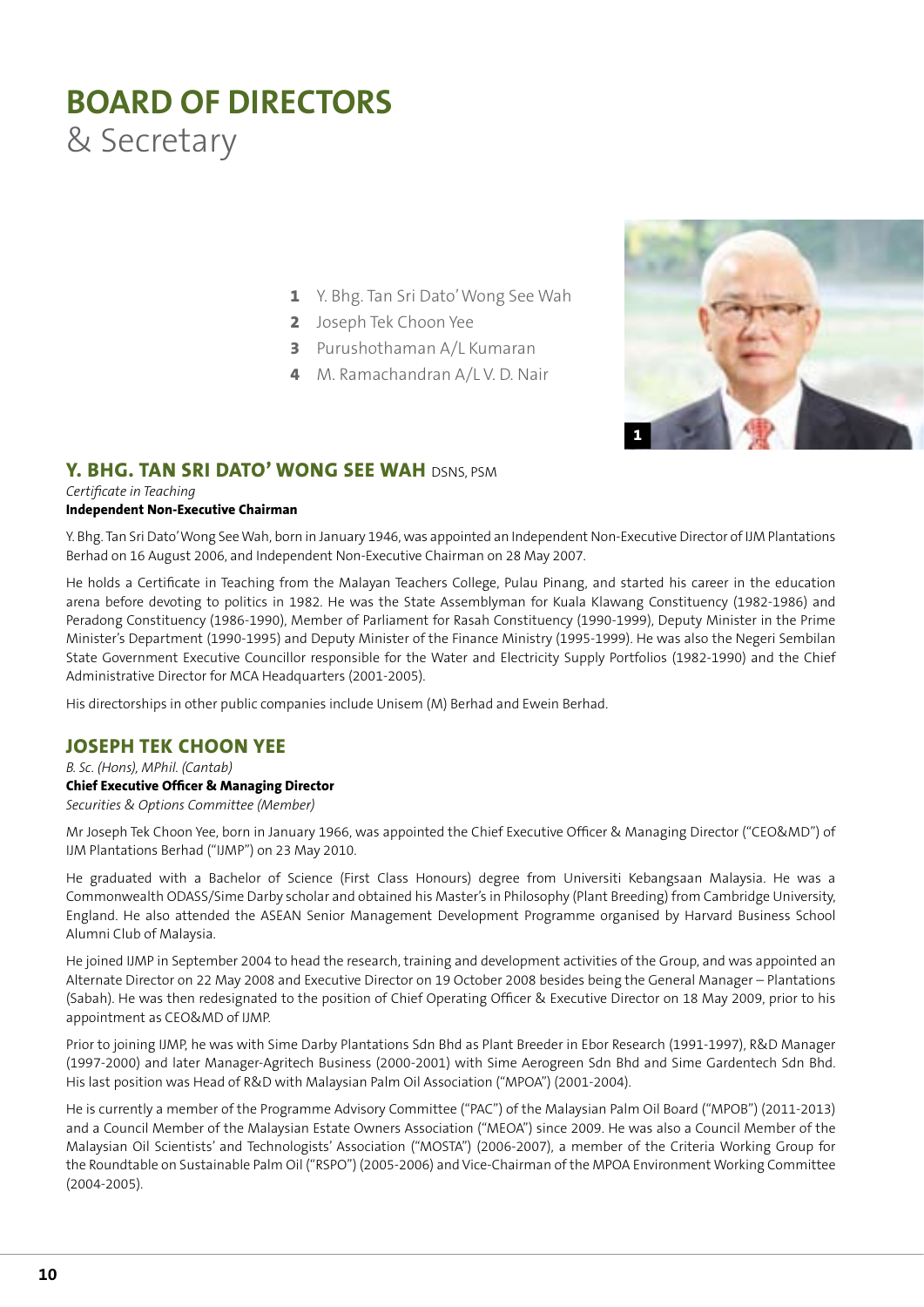





## **PURUSHOTHAMAN A/L KUMARAN**

*B.Acc. (Hons), CA, MBA* **Chief Financial Officer & Executive Director**

Mr Purushothaman A/L Kumaran, born in October 1961, was appointed the Chief Financial Officer & Executive Director ("CFO&ED") of IJM Plantations Berhad ("IJMP") on 23 May 2010.

He graduated with a Bachelor of Accounting (Honours) degree from University of Malaya in 1985 and holds a Master's degree in Business Administration from Anglia Polytechnic University, Cambridge, England. He is a member of Malaysian Institute of Accountants.

He joined IJMP as Financial Controller on 1 January 2004. He was redesignated to General Manager – Corporate Affairs & Finance on 1 January 2007, prior to his appointment as CFO&ED.

Prior to joining IJMP, he was with Unilever Group for over 14 years, serving various finance and commercial positions in Malaysia, England and Indonesia. His last post was as Commercial Director of its plantation operations in Malaysia.

## **M. RAMACHANDRAN A/L V. D. NAIR**

*FMIM, FMOSTA, FISP, FBIM, B. Agri. Sc. (Econs)* **Senior Independent Non-Executive Director** *Audit Committee (Member), Nomination & Remuneration Committee (Chairman), Securities & Options Committee (Chairman)*

Mr M. Ramachandran A/L V. D. Nair, born in September 1938, was appointed an Independent Non-Executive Director of IJM Plantations Berhad on 28 May 2007.

He obtained a degree in Agricultural Economics and Technology from the University of Adelaide, Australia in 1960. He joined Socfin Group in 1962 after a short stint with Harrisons & Crossfield. He retired in 1996 as Director and Head of Plantations of Socfin Company Berhad. He worked for Tanjong PLC as a Managing Consultant in 1998. In 1999, he was the Project Manager appointed by plantation companies to spearhead the formation of the Malaysian Palm Oil Association and served as its Chief Executive from January 2000 till April 2005. He has served various commodity based bodies which were essential to the overall well being of the plantation industry in Malaysia.

He played a key role in the formation of the global multi-stakeholder platform, Roundtable on Sustainable Palm Oil ("RSPO") in 2004 and is an Honorary Member and Advisor to RSPO's Executive Board.

He is also a Director of Incorporated Society of Planters, ISP Management Sdn Bhd, Saraya Hygiene Malaysia Sdn Bhd and a member of the Board of Commissioners of PT Agro Indomas, Indonesia (a Carson Cumberbatch Company). He serves on the Board of Governors of the International School of Penang (Uplands) and as a Trustee of the Malaysian Estate Staff Provident Fund.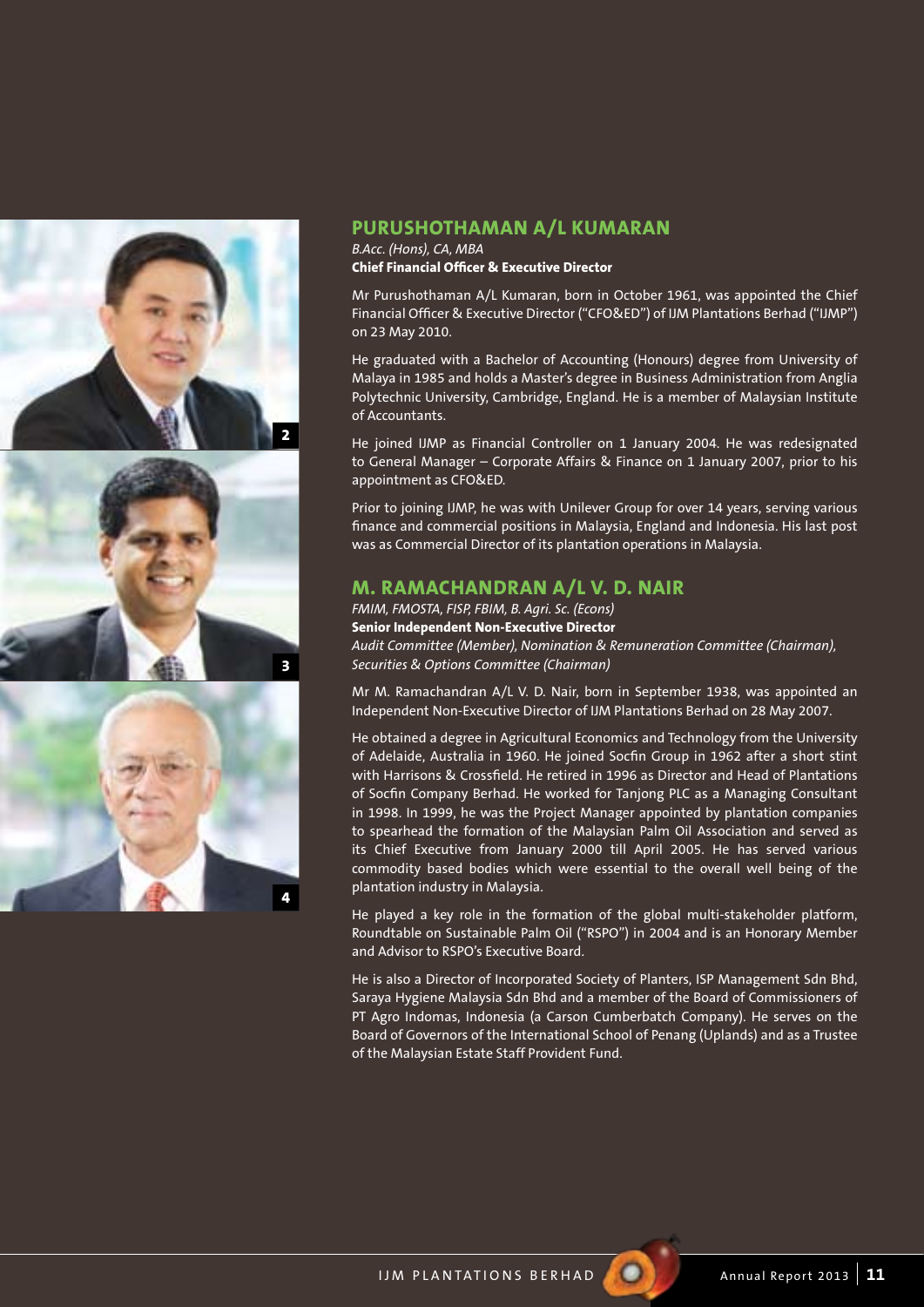# **BOARD OF DIRECTORS**

& Secretary (cont'd)

- **5** Pushpanathan A/L S. A. Kanagarayar
- **6** Y. Bhg. Tan Sri Dato' Tan Boon Seng @ Krishnan
- **7** Y. Bhg. Dato' Teh Kean Ming
- **8** Ng Yoke Kian



# **PUSHPANATHAN A/L S. A. KANAGARAYAR**

#### *CA (Scotland), CPA(M), CA(M)*

#### **Independent Non-Executive Director**

*Audit Committee (Chairman), Nomination & Remuneration Committee (Member)*

Mr Pushpanathan A/L S. A. Kanagarayar, born in December 1951, was appointed an Independent Non-Executive Director of IJM Plantations Berhad on 12 November 2012.

He is a member of the Institute of Chartered Accountants of Scotland, the Malaysian Institute of Certified Public Accountants ("MICPA") and the Malaysian Institute of Accountants ("MIA").

He retired as a partner of Ernst & Young on 31 December 2009. He has more than 39 years of experience in providing advisory, accounting and audit services in the role of a partner-adviser for a large number of clients based in Malaysia and internationally (both private and public corporations) in a variety of industries. He was also involved in share valuations of corporations, mergers and acquisitions, restructurings, takeovers, floatations, investigations and tax planning.

He is currently the Foundation Secretary of the Financial Reporting Foundation, Board Member of the Malaysian Accounting Standards Board and member of the Listing Committee of Bursa Malaysia. He is also the President of MICPA as well as a Council Member of MIA, and serves on various Technical Committees of MICPA and MIA.

His directorships in other public companies include IJM Corporation Berhad, CIMB Aviva Assurance Berhad, CIMB Aviva Takaful Berhad, MICPA, Malaysian Community Education Foundation and Sutra Foundation.

## **Y. BHG. TAN SRI DATO' TAN BOON SENG @ KRISHNAN** PSM. DSPN, SMS

*B. Econs (Hons), CPA(M), MBA* **Non-Executive Director**

Y. Bhg. Tan Sri Dato' Tan Boon Seng @ Krishnan, born in December 1952, was appointed Director on 7 December 1993.

He qualified as a Certified Public Accountant in 1978 after graduating with a Bachelor of Economics (Honours) degree from the University of Malaya in 1975. He also holds a Master's degree in Business Administration from the Golden Gate University, San Francisco, USA.

He was the Group Financial Controller of Kumpulan Perangsang Selangor Berhad prior to joining IJM Corporation Berhad ("IJM") as Financial Controller in 1983. He was appointed an Alternate Director of IJM on 12 June 1984, Director on 10 April 1990 and Deputy Group Managing Director on 1 November 1993. He was then appointed Group Managing Director on 1 January 1997 and was redesignated Chief Executive Officer & Managing Director ("CEO&MD") on 26 February 2004. He stepped down as the CEO&MD of IJM on 31 December 2010 and was appointed Executive Deputy Chairman on 1 January 2011.

His directorships in other public companies include IJM, IJM Land Berhad (Chairman), Malaysian Airline System Berhad, Malaysian Community & Education Foundation and Grupo Concesionario del Oeste S.A., Argentina. He is a member of the Board of Governors of Malaysia Property Incorporated ("MPI"). He also serves as a Trustee of Perdana Leadership Foundation. He is actively involved in the promotion of Malaysia India business ties and is currently the President of the Malaysia-India Business Council ("MIBC") and Chairman of the Malaysia India CEO Forum.